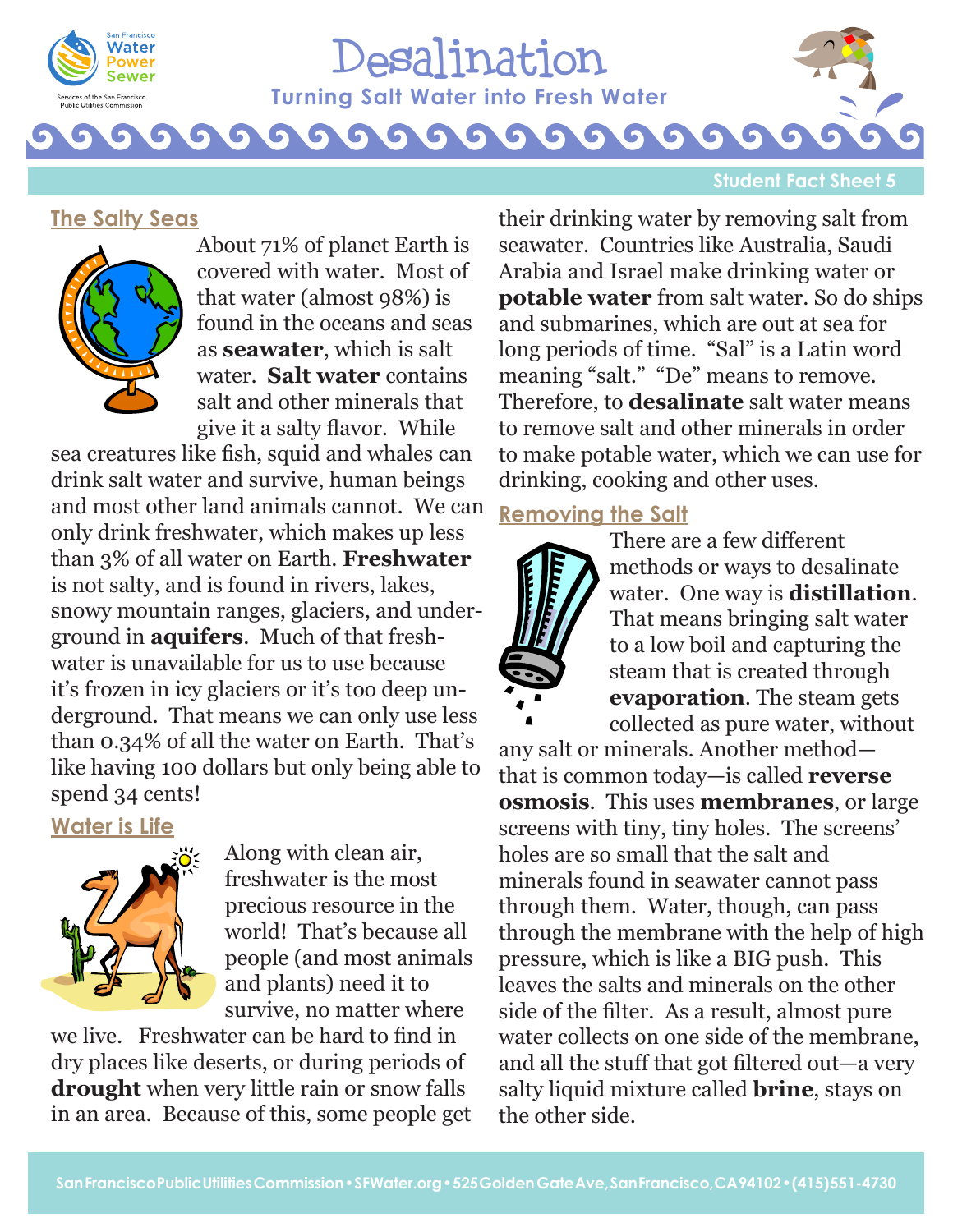#### G G  $\bullet$ G G 61 G G  $\bullet$ G O

# **Sounds Easy, Doesn't It?**



Although desalination sounds easy, it is difficult for several reasons. First, in order to desalinate enough water to supply people with freshwater,

a **desalination plant** needs to be built, usually near a large body of water. Then, a lot of energy is needed to power the plant. To do all of this is very expensive! Desalination plants also need to be properly designed to protect our environment. The future of marine life and coastal beauty need to be considered before building a desalination plant.

**What About the Brine?**



Another problem with desalination is that it makes a lot of very salty brine. This brine is a by-product or leftover

that is created from the desalination process. While it's possible to turn brine into table salt we can eat, it's usually too expensive to do that. Instead, brine is **discharged** or returned back to the ocean from where it came. Since brine is so salty or **concentrated** with salt and minerals, it's very important to **dilute** or add water to the brine so it's less salty. If an ocean gets too much salt all at once, it can harm the marine life in that area.

# **Desalination in San Francisco**



San Francisco enjoys some of the finest freshwater in the world, thanks to the Hetch Hetchy Reservoir in Yosemite Valley 167 miles away.

However, San Francisco and the rest of California often go through periods of drought when rain and snow fall less than normal. After 2-3 years of low rainfall, water sources dry up and we have less freshwater available to use. The San Francisco Bay Area is close to several bodies of water. That's why the region is in a unique position to build a desalination plant nearby, which could provide the Bay Area with another reliable source of a potable water supply.

# **Looking to the Future**



As water supplies are limited during periods of drought, and more people move to the San Francisco Bay Area, the region will need more water. The City of San Francisco is working with its neighbors in the Bay Area to see if it is

a good idea to build a desalination plant that can be shared especially during droughts and emergencies. If so, it could produce up to 10-50 million gallons of water per day!

# **It's One Solution**



Desalination is a creative solution that can help provide more freshwater to people. In addition to conservation and water recycling, it is part of the way we are thinking about how to meet our water needs in the future. Scientists and engineers

are working to invent better, cheaper and more energy efficient ways to desalinate seawater, which is a good thing for all of us!

#### **Desalination Student Fact Sheet 5**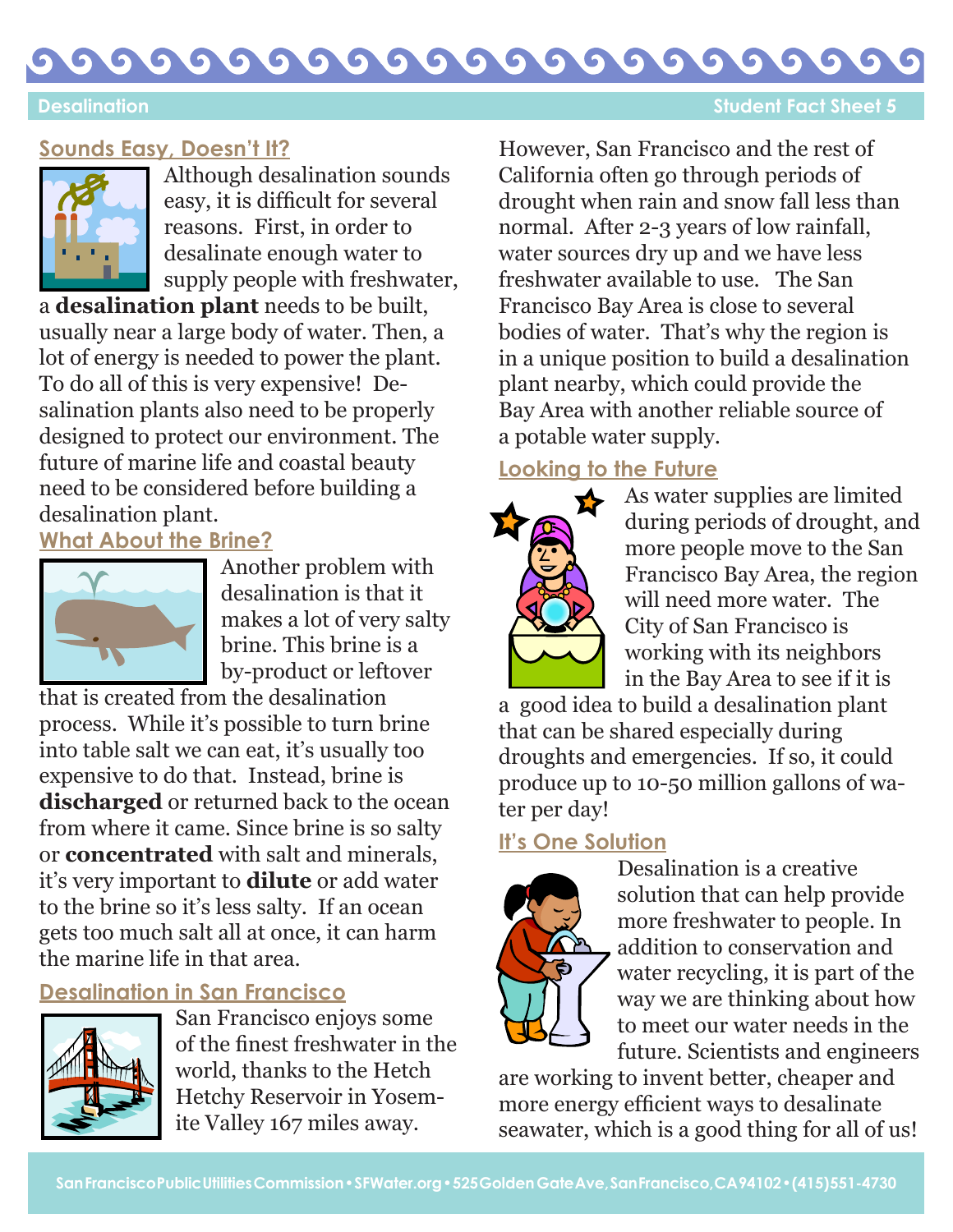

**Student Comprehension Questions**

1. What is freshwater and where can it be found?

2. What percentage of all the water on Earth is available as freshwater for us to use?

3. What is desalination?

3. What must be considered before building a desalination plant?

4. What is brine and why is it important to dilute it before returning it to the sea or ocean?

5. Why would building a desalination plant in the San Francisco Bay Area be helpful?

6. What is the most interesting thing you have learned about desalination?